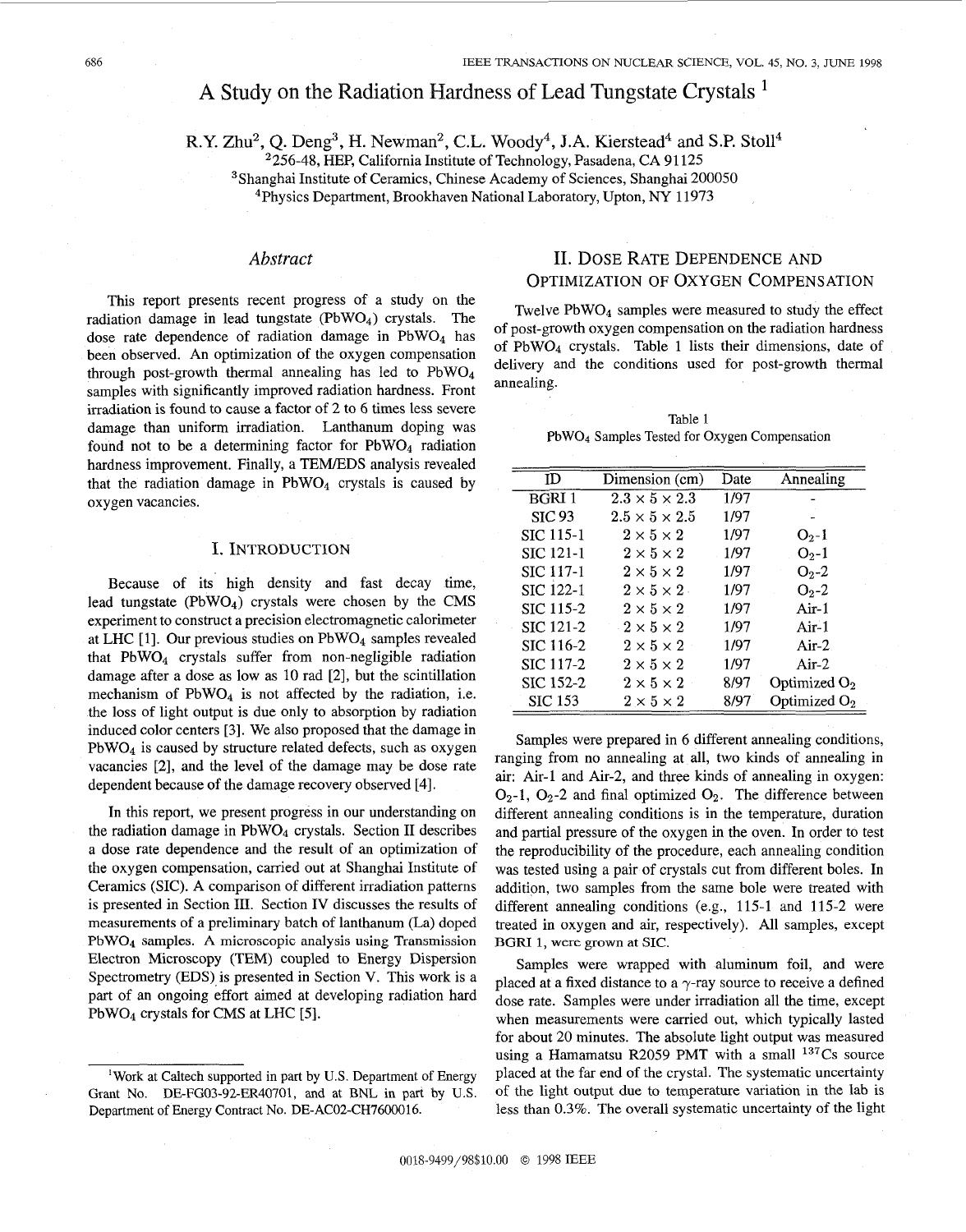

Fig. 1 The normalized light output of sample 115-1 is shown as a function of time and dose rate.

output measurement is less than 1% for samples of more than 10 p.e./MeV, and is increased to about **2%,** when the light output is about *5* p.e./MeV caused by uncertainties in peak finding.

Figure 1 shows the light output normalized to that before irradiation as a function of time for sample 115-1, together with the dose rate. There are periods when the dose rate is shown as zero when a recovery test was carried out. The result shows that the level of  $PbWO<sub>4</sub>$  damage is dose rate dependent, and that the fast recovery (on the order of a few hours) was observed only when the dose rate was 15.7 krad/h, as shown in the insert. This dose rate dependence is expected according to a simple model of color center kinetics **[4].** It should be noted that the typical dose rate expected under full luminosity at LHC is approximately 15 radh in the Barrel of the *CMS*   $PbWO<sub>4</sub>$  calorimeter, and up to 500 rad/h at the Endcaps.

The light output degradation was found to be clearly correlated with the annealing conditions. Figure 2 shows the normalized light output as a function **of** dose rate. Measurements were done step by step for four dose rates: 15, 100, 480, 15.7k rad/h. It shows that samples annealed under different conditions have much different behavior. Samples SIC **93** and BGRI 1, which were not annealed, have the worst radiation hardness. Samples annealed in oxygen are more radiation hard than those annealed in air. Samples SIC 152-2 and SIC **153,** which were annealed under the optimized oxygen conditions, are the best. This observation suggests that oxygen related defects play a key role in the radiation damage process.

Samples treated under the optimized oxygen annealing are the most radiation hard. Figure 3 shows the normalized light output of sample 153 as a function of integrated dose up to **20** Mrad. This sample showed no degradation in light



Fig. *2* Normalized light output degradation is shown as a function of the dose rate for samples prepared under different annealing conditions.

output under a dose rate below 480 rad/h, and had  $\sim 2\%$ degradation under an extremely high dose rate of 15.7 krad/h. Consistent results were obtained at the Paul Scherre Institute (PSI) irradiation facility for other PbWO4 samples treated with optimized annealing [5]. Samples of this quality certainly satisfy the most stringent radiation hardness requirements for CMS. Further effort, however, must be made to apply this annealing technology to full size crystals.



Fig. **3** The normalized light output of sample SIC 153 is shown as a function **of** integrated dose.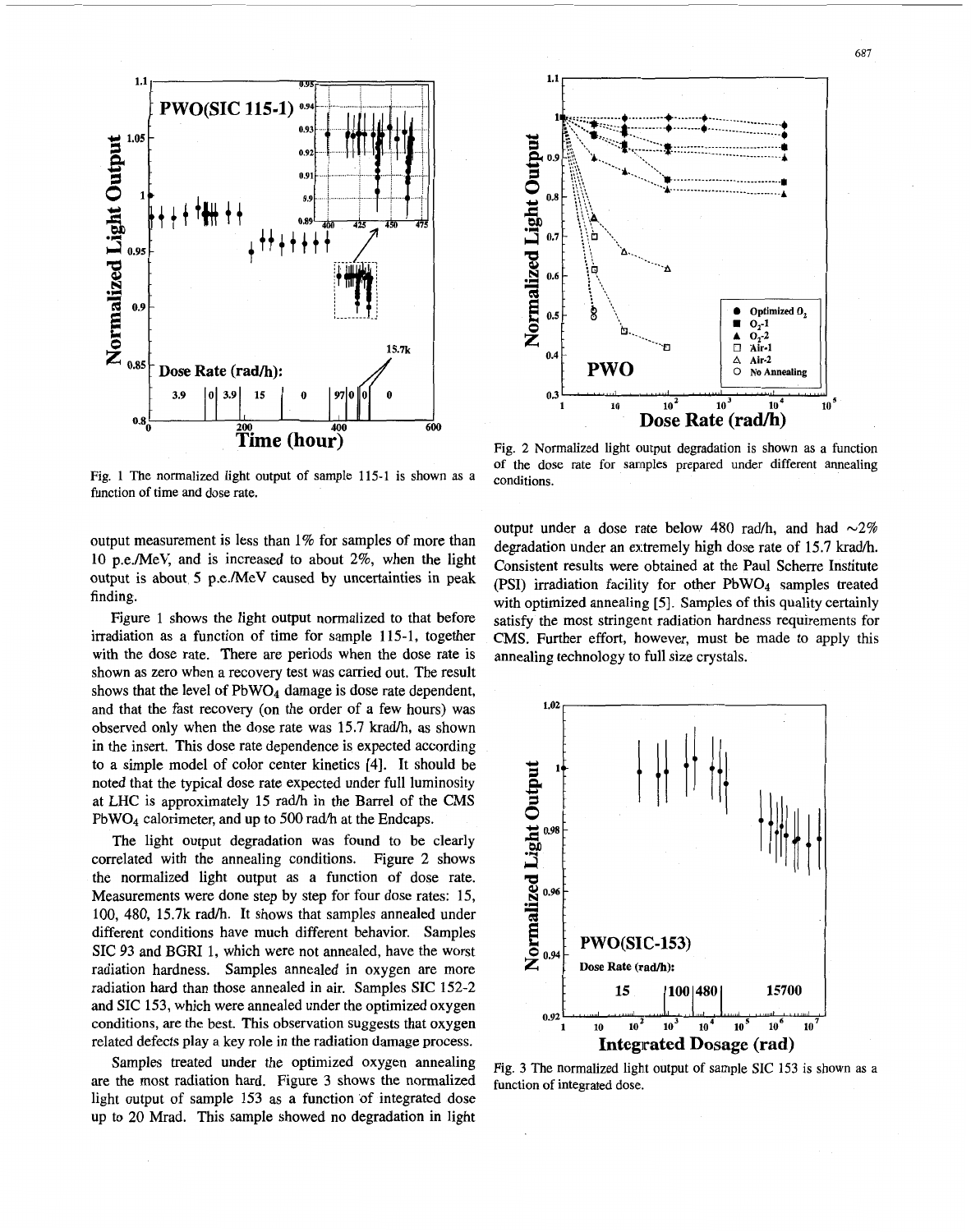# 111. FRONT VERSUS UNIFORM IRRADIATIONS

Two most common irradiation patterns are uniform and front irradiations. In front irradiation, the radiation is applied perpendicular to the small end of a long sample. In uniform irradiation, the radiation is applied perpendicular to one long side of the crystal, and uniformity along the length. With a  $\gamma$ -ray irradiation source, the uniform irradiation exposes the entire volume of the crystal, while the front irradiation only exposes a few centimeters at the front.

Table *2*  Samples Tested for Front and Uniform Irradiations

| ID             | Dimension (cm)             | Date | Annealing      |
|----------------|----------------------------|------|----------------|
| <b>SIC 85</b>  | $2.0 \times 20 \times 2.3$ | 8/96 | U۰.            |
| <b>SIC 135</b> | $2.0 \times 23 \times 2.3$ | 5/97 | O <sub>2</sub> |
| <b>SIC 136</b> | $2.0 \times 23 \times 2.3$ | 5/97 | $O_{2}$        |

A total of three full size samples were tested, as shown in Table 2. These samples have a tapered shape with small and large ends of 2 and 2.3 cm square respectively, and a length of 20 to 23 cm. Samples were prepared through our standard process of thermal annealing at 250°C for two hours and were irradiated at a fixed dose rate of 15, 100 and 480 rad/h. At each dose rate, the light output of these samples were measured until they reached equilibrium, as defined by no change of light output in 24 hours under irradiation. After that, the dose rate was increased to the next higher level. The same procedure was followed for both front and uniform irradiations. We found factor of 2 to 6 worse than that of front irradiation. A typical result is shown in Figure 4 for sample 85. While this sample suffered a damage of 2% at 15 rad/h under front irradiation, that the light output degradation under uniform irradiation is a cut-off edge of the transmission, confirming the earlier



Fig. 4 Light output degradation at equilibrium **is** shown as a function of dose rate for uniform and front irradiations **for** sample **SIC** 85.

it was increased to about 8% under uniform irradiation. The uniform irradiation caused much more severe damage, since color centers were created in the entire body of the crystal.

## Iv. EFFECT OF LANTHANUM DOPING

The doping of lanthanum in  $PbWO<sub>4</sub>$  crystals is known to improve the UV cut-off edge of the transmittance [6]. In the process of developing rad-hard  $PbWO<sub>4</sub>$  crystals for CMS, we also recognized that lanthanum doping might be an alternative approach' to reduce the density of oxygen vacancies. Lanthanum doping is carried out by introducing  $La<sub>2</sub>O<sub>3</sub>$  powder in raw material. This results in one molecule of  $La_2O_3$  replacing two PbO molecules and, consequently, filling one oxygen vacancy. A preliminary batch of lanthanum doped samples were grown at SIC to test the effectiveness of La doping. Table *3* lists the sample ID, dimension, annealing condition and the amount of lanthanum in the raw material. All samples were delivered in June, 1997.

Table 3 Samples Tested for the La Doping

| m        | Dimension (cm)        | Annealing | $La$ (ppm) |
|----------|-----------------------|-----------|------------|
| $STC1-1$ | $2 \times 5 \times 2$ | U2        | 1960       |
| $SICL-5$ | $2 \times 5 \times 2$ |           | 168        |
| $SICL-6$ | $2 \times 5 \times 2$ |           | 84         |

We found that La doping indeed improves the UV observation by Kobayashi *et d.* 161. Figure *5* shows the longitudinal transmission of sample SIC L-5 , measured with a Hitachi U-3210 spectrophotometer before irradiation and



#### Wavelength (nm)

Fig. *5* Transmittance at equilibrium at different dose rates **is** shown as a function of wavelength for sample **SIC** L-5.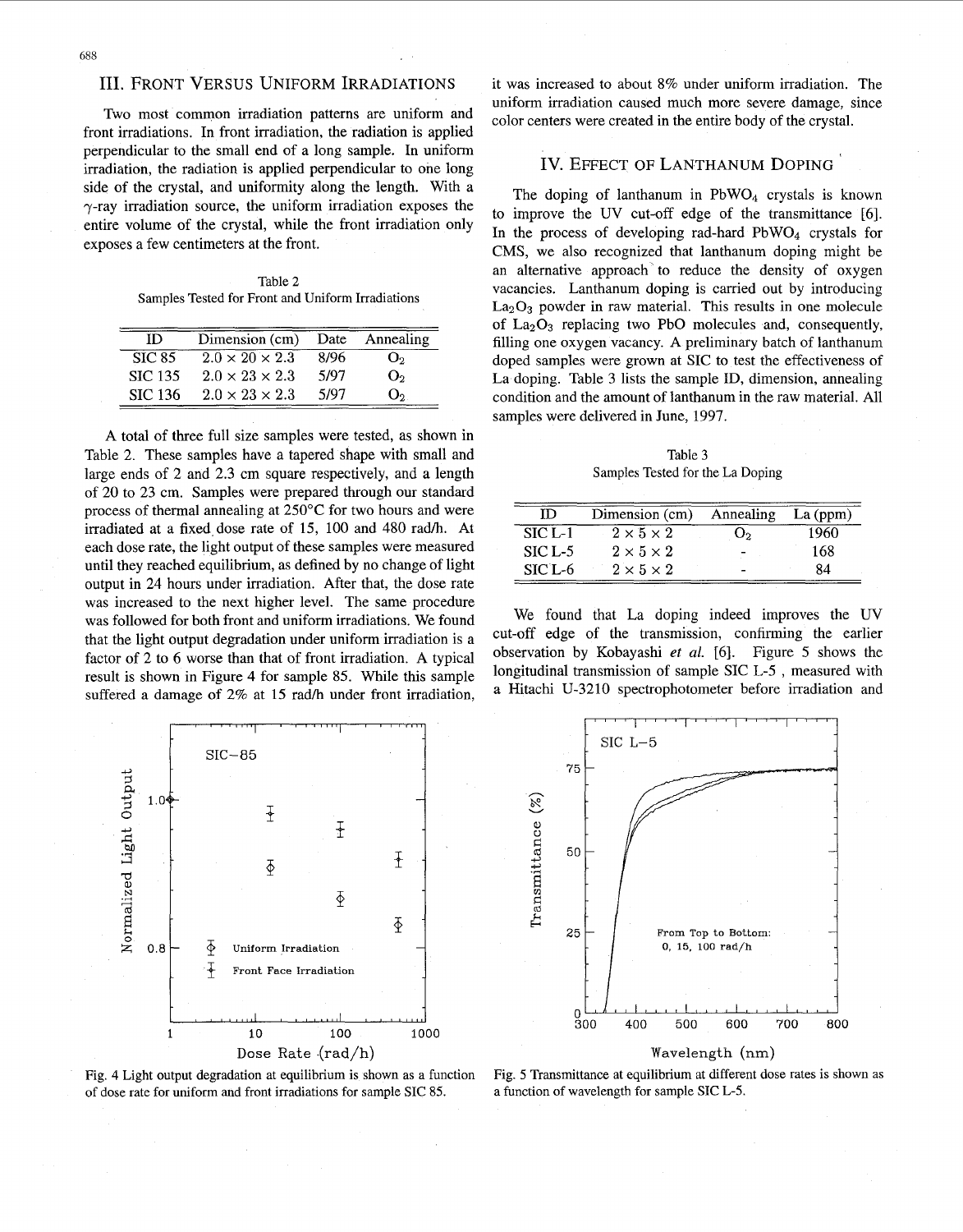

Fig. 6 Light output of sample SIC L-1 is plotted as a function of integration time, showing different amplitudes when different ends of the sample were coupled to the PMT.

at equilibrium at dose rates of 15 and 100 rad/h. A very sharp rising at 340 nm was observed both before and after irradiation, as compared to samples without La doping. A radiation-induced absorption band peaked at 420 nm, however, is clearly observed for this sample. The transmittance of the other La doped samples show similar features, indicating that La doping alone does not improve the radiation hardness.

We also found that the peak of the emission spectrum of La doped samples shifted from the green (500 nm) to the blue (420 nm), and the light output **of** these samples is sensitive to the La concentration, indicating that La doping may change the PbW04 scintillation mechanism. To verify this, the light output was measured as a function of integration time for each sample with two different ends coupled to the PMT. Figure *6* shows the result for sample SIC L-1. While the light output of La doped samples is indeed faster than samples without La doping, it depends on the end coupled to the PMT. Thirty percent more light was observed for sample SIC L-1 after switching the end coupled to the PMT. This highly non-uniform light output was observed in all three La doped samples, but was not observed in any undoped sample.

Assuming La doping affects the  $PbWO<sub>4</sub>$  scintillation, this non-uniformity may be caused by a non-uniform La concentration in the sample. A Glow Discharge Mass Spectroscopy (GDMS) analysis was carried out at Shiva Technologies West, Inc., California. [Table](#page-4-0) **4** shows the result of the trace element analysis, in ppm by weight, for five pieces **of** PbWO4 samples: three pieces from the top, middle and bottom portion of **sample SIC L6, and two pieces from two**  ends of another sample L4. As seen from this table, the La concentration **is** indeed not uniform within the sample. We thus conclude that the origin of this light output non-uniformity is due to very different La concentrations in the sample caused by



Fig. 7 Normalized light output at equilibrium is shown as a function

a segregation coefficient not equal to one. [Table 4](#page-4-0) also indicates that while impurities of Na, K, Mo, **As** and Eu moved to the top of the crystal during the growth process with a segregation coefficient of less than one, impurities of Ca and La stayed at

of dose rate for three La doped samples, and compared to oxygen

annealed sample **SIC 153.** 

the bottom of the crystal with a segregation coefficient larger than one. Note that SIC uses a modified Bridgman method to grow PbWO4 crystals from the bottom up. Finally, it is concluded that La doping alone does not improve PbW04 radiation hardness. Figure 7 shows the normalized light output at equilibrium under specific dose

rates for these La doped samples, and compared to sample 153 which is treated with optimized oxygen compensation. It is clear that SIC 153 has much better radiation hardness than all of the La doped' samples. Note, however, this batch of La doped samples was preliminary, and further efforts will be made to dope lanthanum more uniformly in  $PbWO<sub>4</sub>$ . As discussed above, La doping indeed improves the transmittance of the crystal, and may help in reducing oxygen vacancies. Therefore, La and other tri-valent doping studies will continue until a final conclusion is drawn.

# **V.** LEAD TUNGSTATE DAMAGE MECHANISM

Crystal defects, such **als** oxygen vacancy, are known to cause radiation damage for other oxide scintillators. In BGO, for example, three common radiation induced absorption bands at 2.3,3.0 and 3.8 **eV** with consistent widths were found in a series of 24 doped samples *[7],* indicating defect-related color centers.

In our previous work, we concluded that  $PbWO<sub>4</sub>$  damage is **caused** by **structure related defects, such as oxygen** vacancies [2]. This conclusion was reached based upon material analysis carried out for a batch of  $PbWO<sub>4</sub>$  crystals grown in Bogoroditsk Techno-Chemical Plant (BTCP), Russia, and SIC. We first did GDMS analysis at Charles Evens & Associates, California.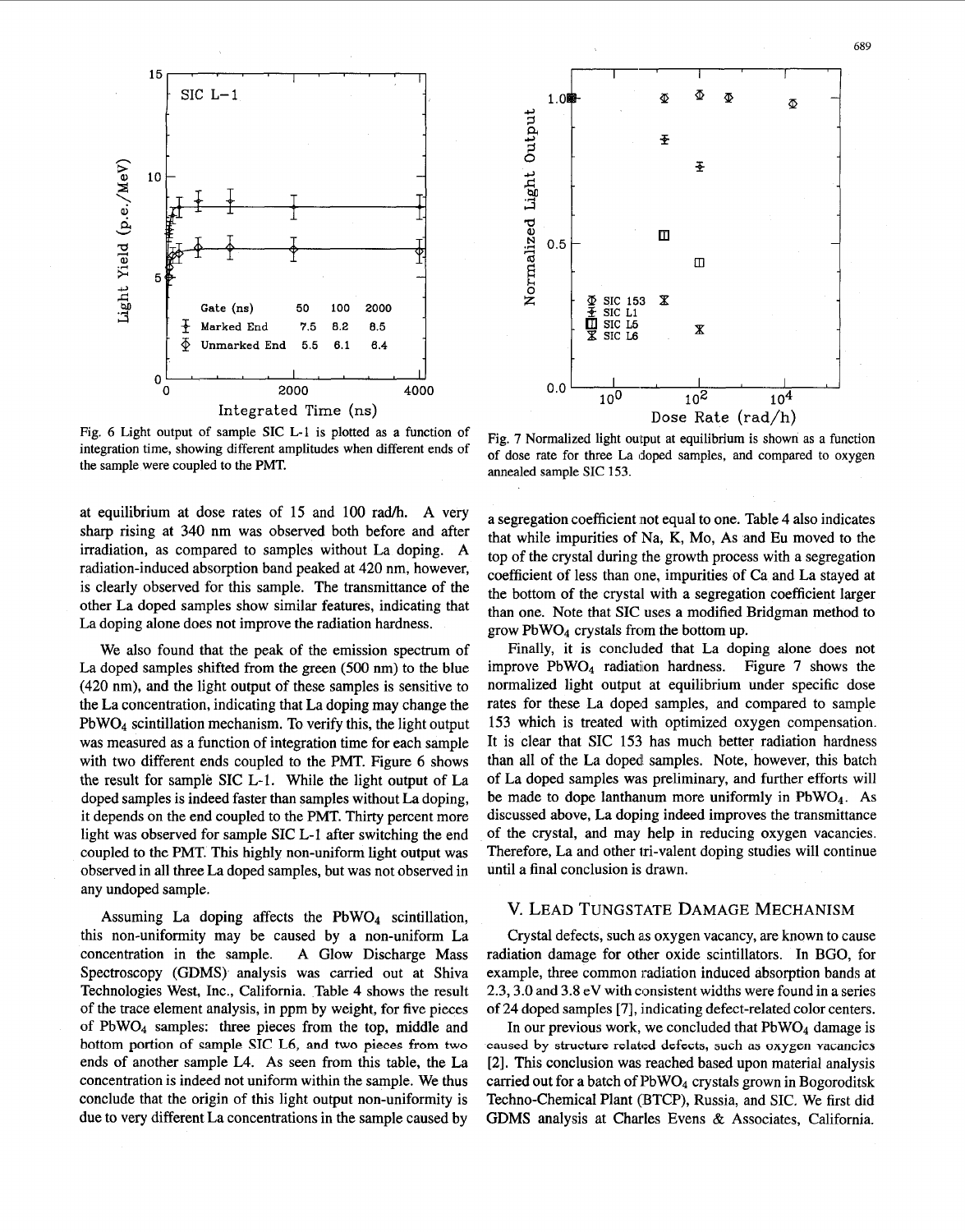<span id="page-4-0"></span>

| ID       | Na  | Al   | Si  |     |      | La  | Mo   | As   | TE   | Eu  |
|----------|-----|------|-----|-----|------|-----|------|------|------|-----|
| $L-6(T)$ | 9.1 | 0.2  | 0.3 | 1.4 | 0.8  | 2.7 | 1.3  | 0.93 | 0.2  | 4.3 |
| $L-6(M)$ | 2.7 | 0.04 | 0.4 | 0.7 | 2.9  | 38  | 0.92 | 0.19 | 0.01 | 2.1 |
| $L-6(B)$ | 1.9 |      | 0.2 | 0.5 | 6.2  | 85  | 0.84 | 0.13 | 0.02 |     |
| $L-4(T)$ | 1.4 | 0.4  | 0.5 | 5.9 | 0.05 | 2.8 | 1.8  | 3.9  | 0.2  | 1.4 |
| $L-4(B)$ | 0.2 | 0.7  | 0.6 | 0.4 | 0.38 | 590 | 0.68 | 0.64 | 0.1  | 0.6 |

Table **4**  Trace Impurity Result (ppmw) Obtained by GDMS Analysis for Five La Doped PbWO<sub>4</sub> Samples

**A** survey of 76 elements, including all of the lanthanides, indicates that there are no obvious correlations between the detected trace impurities and the crystal's susceptibility to radiation damage. This indicates an important role of defects, such as oxygen vacancies, which cannot be determined by GDMS. We then did Particle Induced X-ray Emission (PIXE) and quantitative wavelength dispersive Electron Micro-Probe Analysis (EMPA) at Charles Evans & Associates, and found that crystals with poor radiation hardness had an abnormal stoichiometric W/Pb ratio.

As discussed in Section **IT,** we have observed a significant improvement in the radiation hardness of  $PbWO<sub>4</sub>$  crystals from oxygen compensation through post-growth thermal annealing in an oxygen-rich atmosphere. This is a pragmatic approach to develop radiation hard  $PbWO<sub>4</sub>$  crystals, but is not a direct observation of oxygen vacancies in the crystal. To directly observe oxygen vacancies, one must be able to measure the

complete stoichiometric ratio of Pb:W:O in PbW04 samples. Efforts have been made along this line. X-ray Photoelectron Spectroscopy (XPS) was tried at Charles Evens & Associates [8]. However, it was found to be very difficult due to the systematic uncertainty in the oxygen analysis. Effort has also be made to directly identify oxygen vacancies by Electron Paramagnetic Resonance (ESR) and Electron-Nuclear Double Resonance (ENDOR) through observing unpaired electrons. However, it too was also difficult to reach a quantitative conclusion.

By using Transmission Electron Microscopy (TEM) coupled to Energy Dispersion Spectrometry (EDS), a localized stoichiometry analysis was possible to identify oxygen vacancies. A TOPCON-002B Scope was first used at 200 kV and 10  $\mu$ A. Samples were made into powders of an average grain size of a few  $\mu$ m, and then placed on a sustaining



Fig. 8 TEM picture of a PbW04 sample with poor radiation hardness, showing black spots of  $\phi$ 5-10 nm related to oxygen vacancies.



Fig. 9 TEM picture of a PbWO<sub>4</sub> crystal with good radiation hardness, showing no black spots.